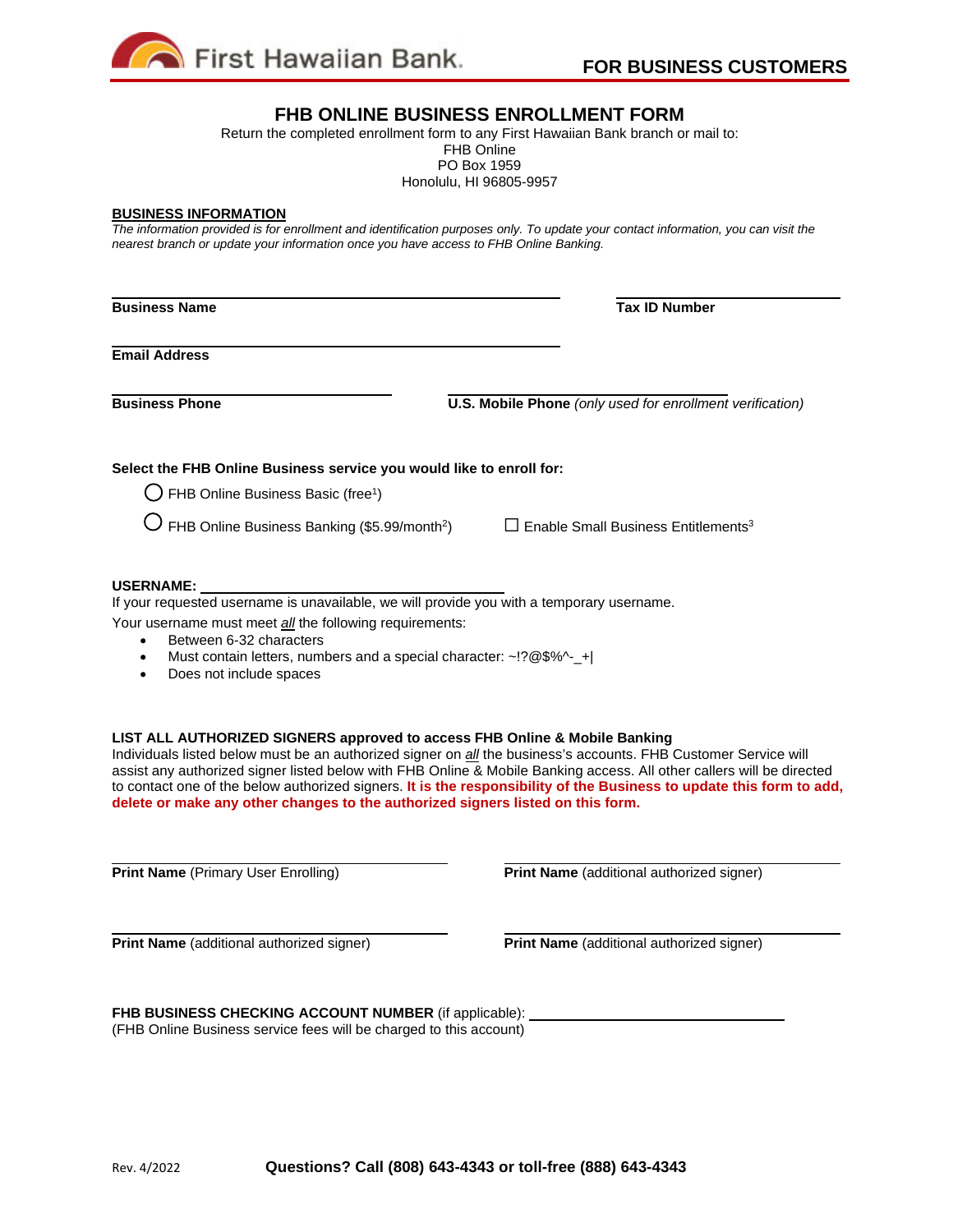

# **FHB ONLINE BUSINESS SERVICES**

| <b>FEATURES</b>                          | <b>Business Basic</b>  | <b>Business Banking</b>                  |
|------------------------------------------|------------------------|------------------------------------------|
| <b>View Accounts &amp; Transactions</b>  |                        |                                          |
| eStatements                              |                        |                                          |
| <b>Internal Transfers</b>                |                        |                                          |
| MoneyMap Finance Manager                 |                        |                                          |
| Online Bill Pay                          |                        |                                          |
| Popmoney Person-to-Person Payments       |                        |                                          |
| Small Business Entitlements <sup>3</sup> |                        |                                          |
| FHB Mobile Banking & Mobile Deposit      |                        |                                          |
| <b>Monthly Fees</b>                      | $F$ <sub>RFF</sub> $1$ | $$5.99^2$<br>(Free for Priority Banking) |

**<sup>1</sup>FHB Online Business Basic**: Free for business customers. If you choose to enroll for Online Bill Pay, Popmoney or Entitlements in the future, you will automatically be upgraded to FHB Online Business Banking. **Direct Connect access via Quicken or Quickbooks:** \$14.95/month that the service is used (Priority Banking waivers not applicable).

<sup>2</sup> **FHB Online Business Banking**: Free for Business Priority Banking and \$5.99/month for all other business checking<br>customers. If you have chosen to enable Entitlements, your FHB Online account includes up to 2 sub-users charge. If you wish to add more sub-users, you will be charged \$1 per sub-user per month. For Priority Banking fee waivers, you must have had an open Priority Banking checking account as of last business day of the preceding month. **Direct Connect access via Quicken or Quickbooks:** \$14.95/month that the service is used (Fee is inclusive of FHB Online Business Banking service fee. Priority Banking waivers not applicable.)

<sup>3</sup> **Entitlements** - This service allows you to create sub-users and grant restricted FHB Online access to each account at the level of your choosing (No Access, View Access or Full Access) and is included at no additional charge (up to 2 sub-users). This feature must be enabled on your FHB Online Business account prior to setting up sub-user access. Visit **fhb.com/entitlements** to learn what features sub-users are able to access. (To enable Entitlements in the future, you can submit a request via FHB Online Secure Message.)

# **TERMS AND CONDITIONS FOR ENROLLMENT**

#### **Authorization to sign application and use FHB Online & Mobile Banking**

The person(s) signing below certifies that (i) s/he is authorized to sign this application on behalf of the Business identified above and to do all things necessary or convenient to use FHB Online & Mobile Banking on behalf of the Business, (ii) the completion and delivery of this application and the use of FHB Online & Mobile Banking have been duly authorized by the Business (and its board of directors, shareholders, members, managers, or partners, as applicable and if necessary) and no other proceedings on the part of the Business are necessary to authorize the execution and delivery of the FHB Online enrollment application and the transactions contemplated hereby, and (iii) all information in this enrollment application is true, correct, and complete.

#### **Username and Password**

If the Bank approves your application, your access will be setup and you will receive a confirmation email that includes a link to create your password. Please allow 3-5 business days for you to receive your confirmation email.

Prior to creating your password, a security verification code will be sent to the mobile phone number or email address provided to confirm your identity. You must have a U.S. mobile phone number to receive the security verification code via SMS text. After creating your password, your username will be displayed, and you will be able to log in to FHB Online & Mobile Banking. The first time you log in, you will be shown the FHB Online Terms and Conditions. Your use of FHB Online & Mobile Banking is subject to the FHB Online Terms and Conditions.

#### **Business is responsible for use of Password and Username**

On behalf of the Business, the person(s) signing below agrees and acknowledges that any person who has the Password and Username, regardless of how the Password and Username were obtained, is authorized to (1) log in to FHB Online & Mobile Banking, (2) transfer funds between the Business's FHB accounts (including making advances on lines of credit and credit cards), and (3) receive information about all of the Business's FHB accounts. The Bank has no duty to authenticate or contact the Business to verify access or any transaction made using FHB Online or Mobile Banking. BUSINESS WILL BE RESPONSIBLE FOR ALL TRANSACTIONS MADE USING FHB ONLINE AND MOBILE BANKING BY ANYONE USING THE PASSWORD AND USERNAME EVEN IF THE PERSON IS NOT SEPARATELY AUTHORIZED TO MAKE WITHDRAWALS OR ADVANCES FROM A PARTICULAR DEPOSIT OR